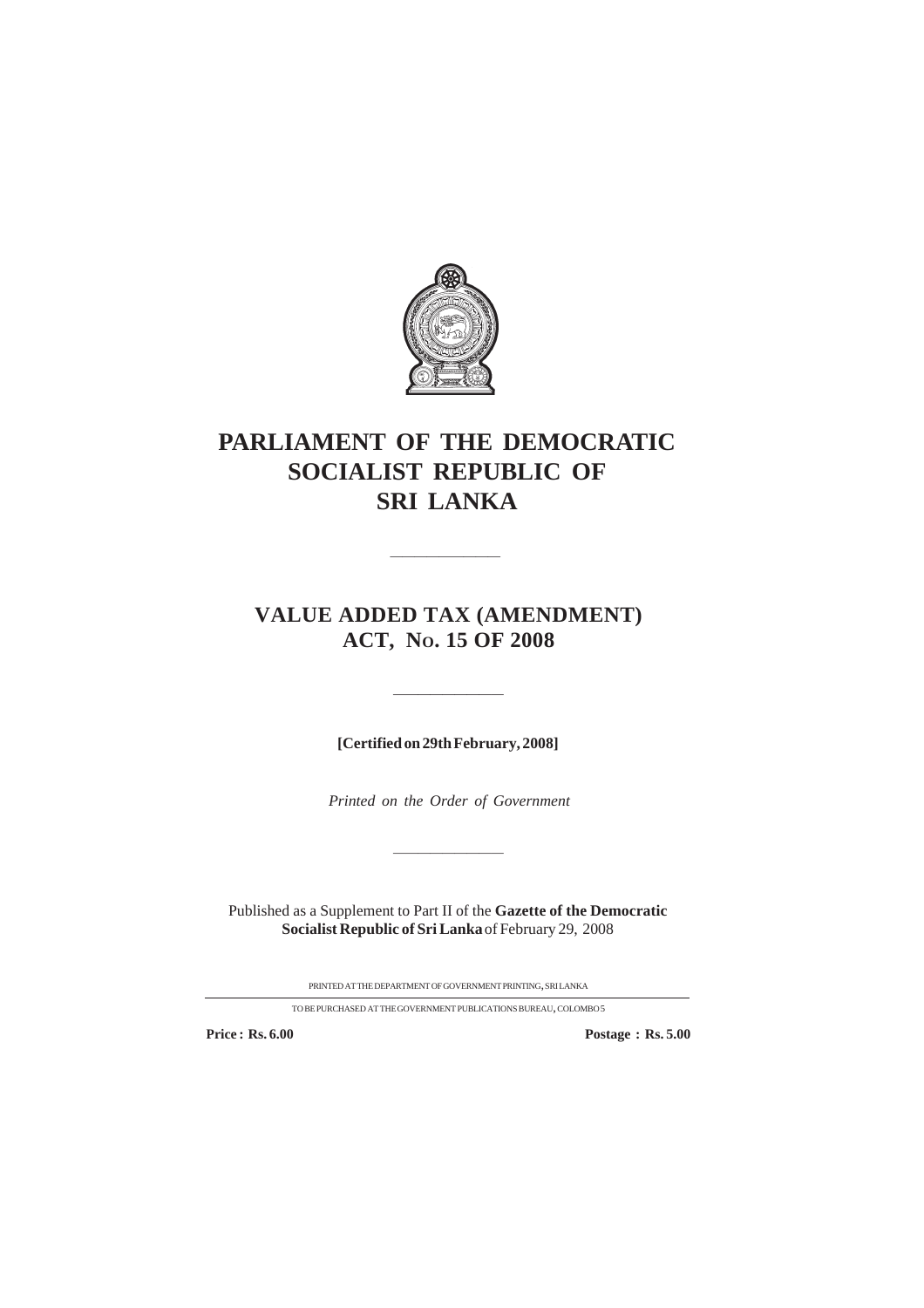#### [Certified on 29th February, 2008]

L. D.  $-$  O. 66/2007.

AN ACT TO AMEND THE VALUE ADDED TAX ACT, NO. 14 OF 2002

BE it therefore enacted by the Parliament of the Democratic Socialist Republic of Sri Lanka as follows :—

**1.** This Act may be cited as the Value Added Tax (Amendment) Act, No. 15 of 2008.

**2.** Section 2 of the Value Added Tax Act, No. 14 of 2002 (hereinafter referred to as the "principal enactment") is hereby amended in the second proviso to subsection (3) of that section, by the repeal of paragraph (*b*) thereof and the substitution therefor of the following:—

- "(*b*) any goods temporarily imported into Sri Lanka
	- (i) being plant, machinery or equipment of high value to be used for any project; or
	- (ii) being goods to be used as exhibition material or as materials in any technical demonstration,

and which are re-exported after the completion of such project, exhibition or demonstration, as the case may be, with the approval of the Minister, up to the date of such competition, exhibition or demonstration.".

**3.** Section 22 of the principal enactment is hereby amended as follows:—

- (1) by the repeal of subparagraph (iv) of subsection (6) and all the words and figures up to the end of that subsection, and the substitution therefor of the following:
	- "(iv) if the input tax on any invoice or customs declaration referred to in paragraph (iii), as

2—PL 002809—6,900 (02/2008)

Short title.

Amendment of section 2 of Act, No. 14 of 2002.

Amendment of section 22 of the principal enactment.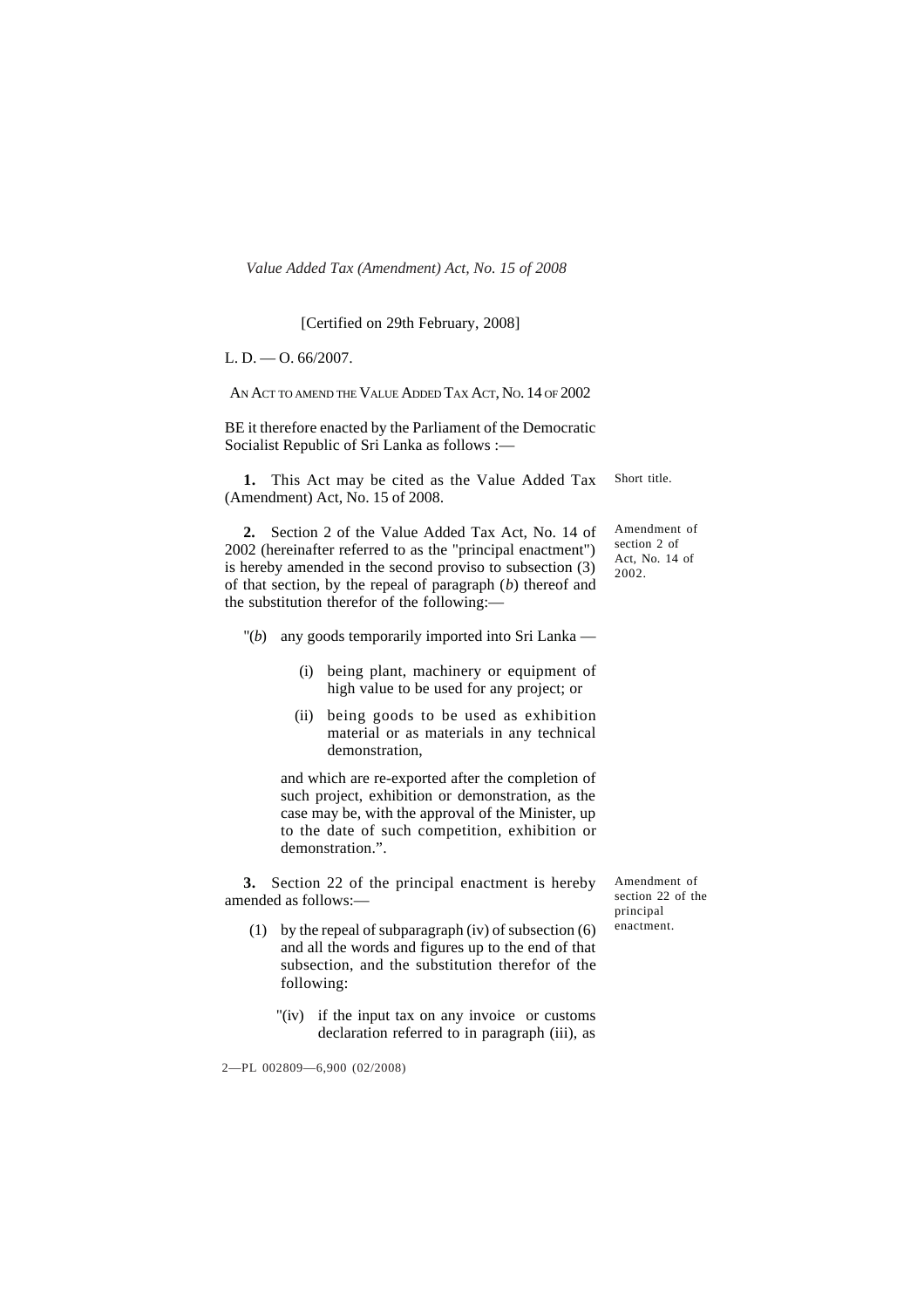the case may be, has not been deducted as provided for in this Act, from the output tax for any taxable period ending on or before the expiry of twelve months from the date of such tax invoice or customs declaration by furnishing within the said period of twelve months the return for that taxable period:

Provided however, notwithstanding the provisions of subsection (2), and the exemptions specified in item (i) and item (ii) of sub-paragraph (*f*) of Part II of the First Schedule to this Act, any registered person who is engaged in supplying of goods or services to any strategic development project or any other special project as is referred to in the aforesaid items, where the payment is borne by the Government, may be allowed input tax on the purchase of goods or services connected to supply of goods or services to such projects.";

(2) in subsection (10) of that section, by the addition at the end of the proviso to that subsection, of the following:—

"Provided further, that for the purpose of ascertainment of the input tax allowable in terms of this subsection, of any person supplying goods or services to any strategic development project or any other special project, specified in item (i) and item (ii) of sub-paragraph (*f*) of Part II of the First Schedule to this Act, the value of the supply of the suppliers for the relevant period of such project shall be deemed to be a taxable supply on which the output tax is computed.".

Amendment of section 25A of the principal enactment.

**4.** Section 25A of the principal enactment is hereby amended in subsection (1) of that section, by the repeal of paragraph (ii) thereof and the substitution therefor of the following:—

"(ii) by any person on or after July 1, 2003 but prior to December 31, 2007; and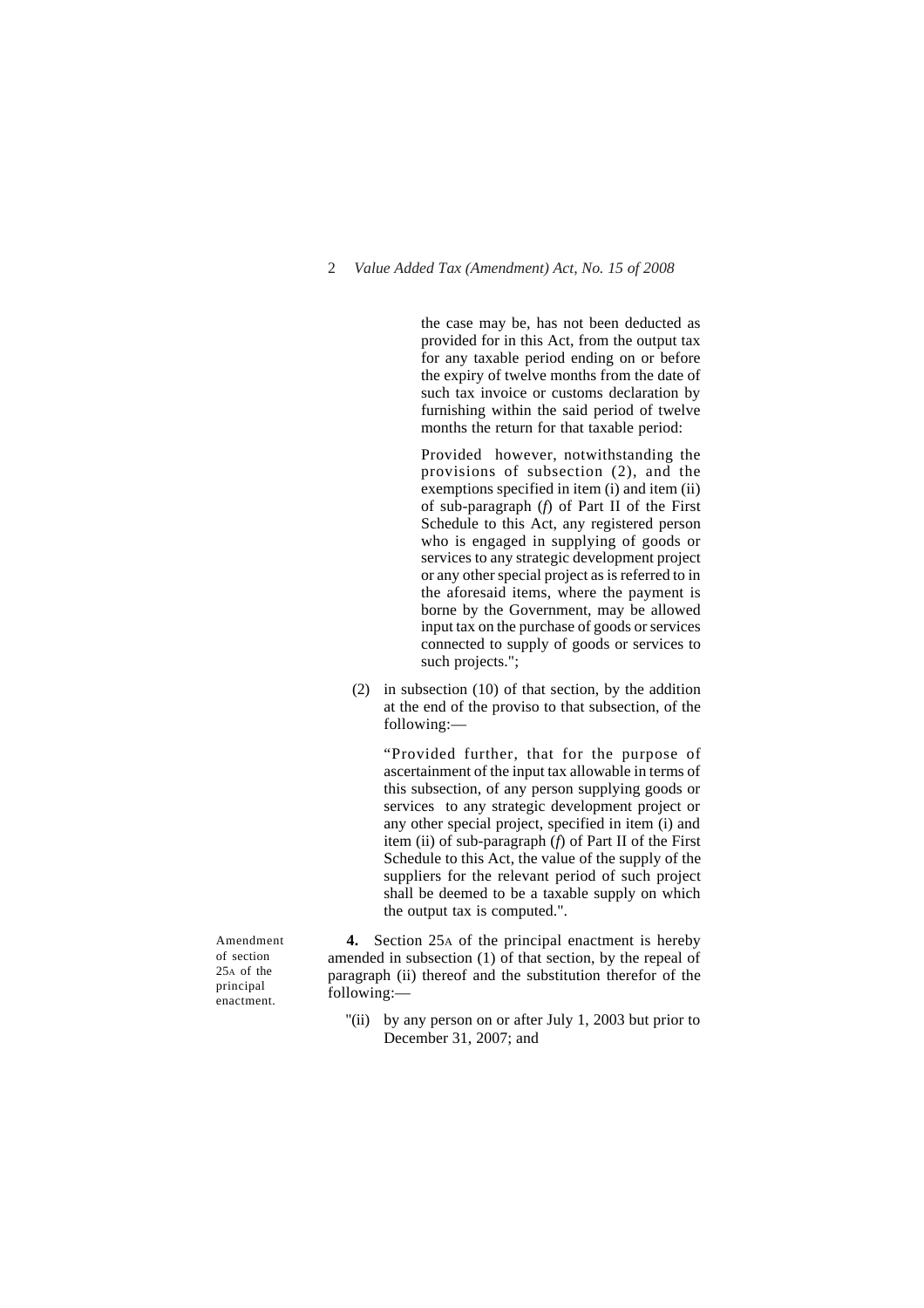(iii) by any person other than a Co-operative Society registered under the Co-operative Societies Law, No. 5 of 1972, on or after January 1, 2008.".

**5.** Section 25c of the principal enactment is hereby amended in subsection (1) of that section, as follows:—

- (1) by the substitution for the words "being an asset which forms part of the leasing stocks of such person" of the words "being an asset which is leased under the provisions of the aforesaid Act."; and
- (2) by the addition, immediately at the end of that subsection of the following:—

"For the avoidance of doubts it is hereby declared that the value addition of such institution shall be computed, based on the net profit or loss before deducting the tax payable under this Chapter.".

**6.** Section 25H of the principal enactment is hereby amended by the addition immediately after subsection (3) thereof, of the following new subsection :—

"(4) Every person or partnership registered under this Chapter shall furnish to the Commissioner-General of Inland Revenue not later than the twentieth day of the month immediately following the expiry of the relevant quarter, a return in such form and containing such particulars as may be specified by the Commissioner-General.".

**7.** Section 26A of the principal enactment is hereby amended as follows:—

(1) in subsection (1) of that section, by the substitution for the words "deduct from such payment one-third of the tax included in such payment, and" of the words "deduct from such payment one-third of the tax included in such payment as the 'VAT Advance Payment', and"; and

Amendment of section 25c of the principal enactment.

Amendment of section 25H of the principal enactment.

Amendment of section 26A of the principal enactment.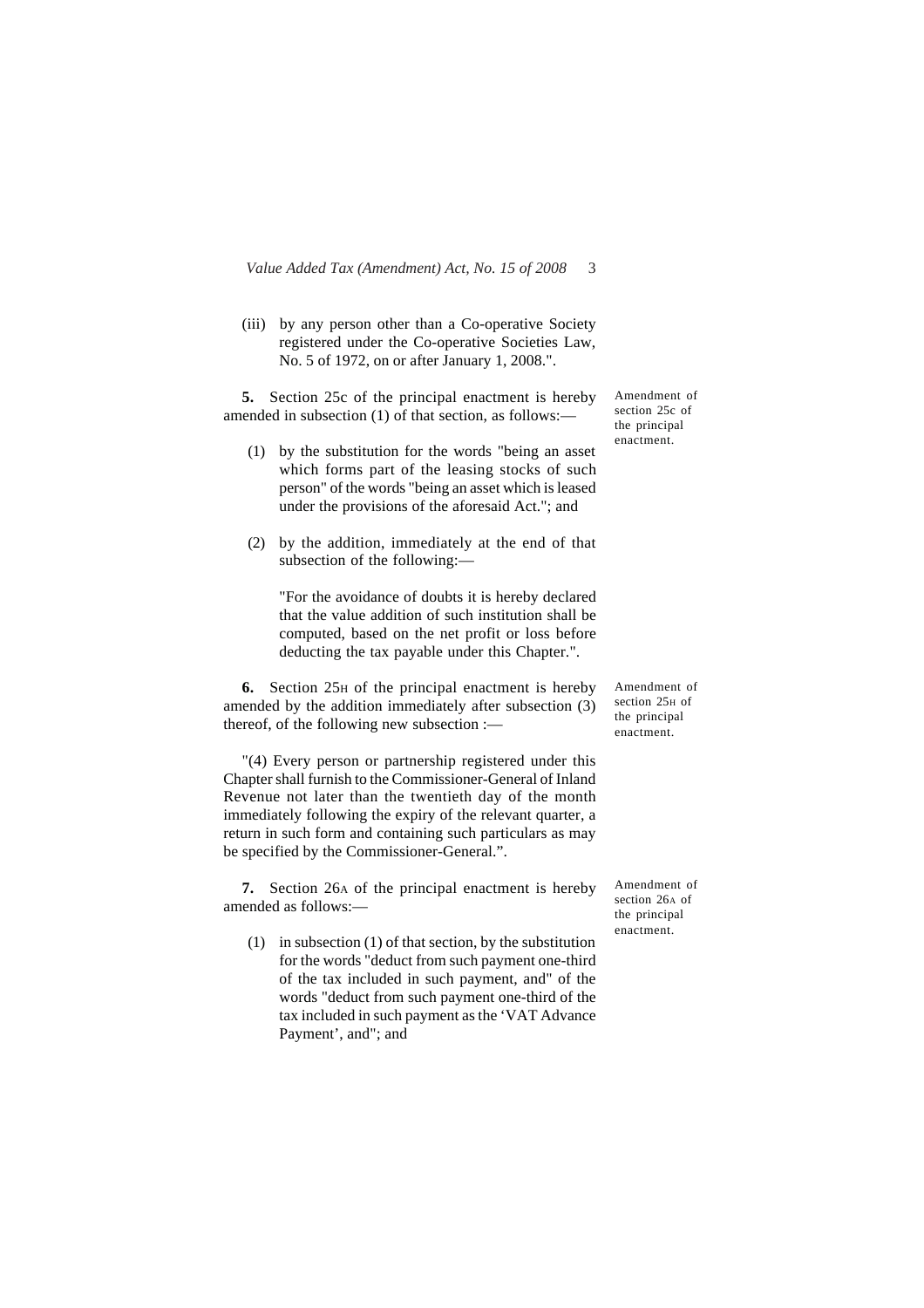(2) by the repeal of the marginal note to that section, and the substitution therefor of the following:—

"Deduction of VAT Advance Payments.".

Replacement of section 48A of the principal enactment.

> for the recovery of the tax in default.

Amendment of the First Schedule to the principal enactment.

**8.** Section 48A of the principal enactment is hereby repealed and the following section substituted therefor:—

48A. The Commissioner-General shall not, commence any action under sections 42, 43, 44 or 48 of this Act, for the recovery of tax in default where a period of five years has lapsed from the completion of three months from the end of any taxable period in which the assessment by which such tax was charged or levied becomes final and conclusive under section 37.". "Time Limit

**9.** The First Schedule to the principal enactment is hereby amended in Part II thereof as follows :-

- "(1) in paragraph (*a*) of that Part—
	- (*a*) in item (iv), by the substitution for the words "gold coins and temporary import of any plant, machinery or equipment or any goods to be used as exhibition materials or as materials in any technical demonstration, and which are re-exported within twelve months from the date of import;" of the words "gold coins (effective from 17.07.2007);";
	- (*b*) in item (xii) by the substitution for the words "yarn and dyes used for handloom industry and" of the words "yarn used for the textile industry and dyes used for the handloom industry, as identified under the Harmonized Commodity Description and Coding System Numbers for Customs purposes, and (effective from 01.01.2008)";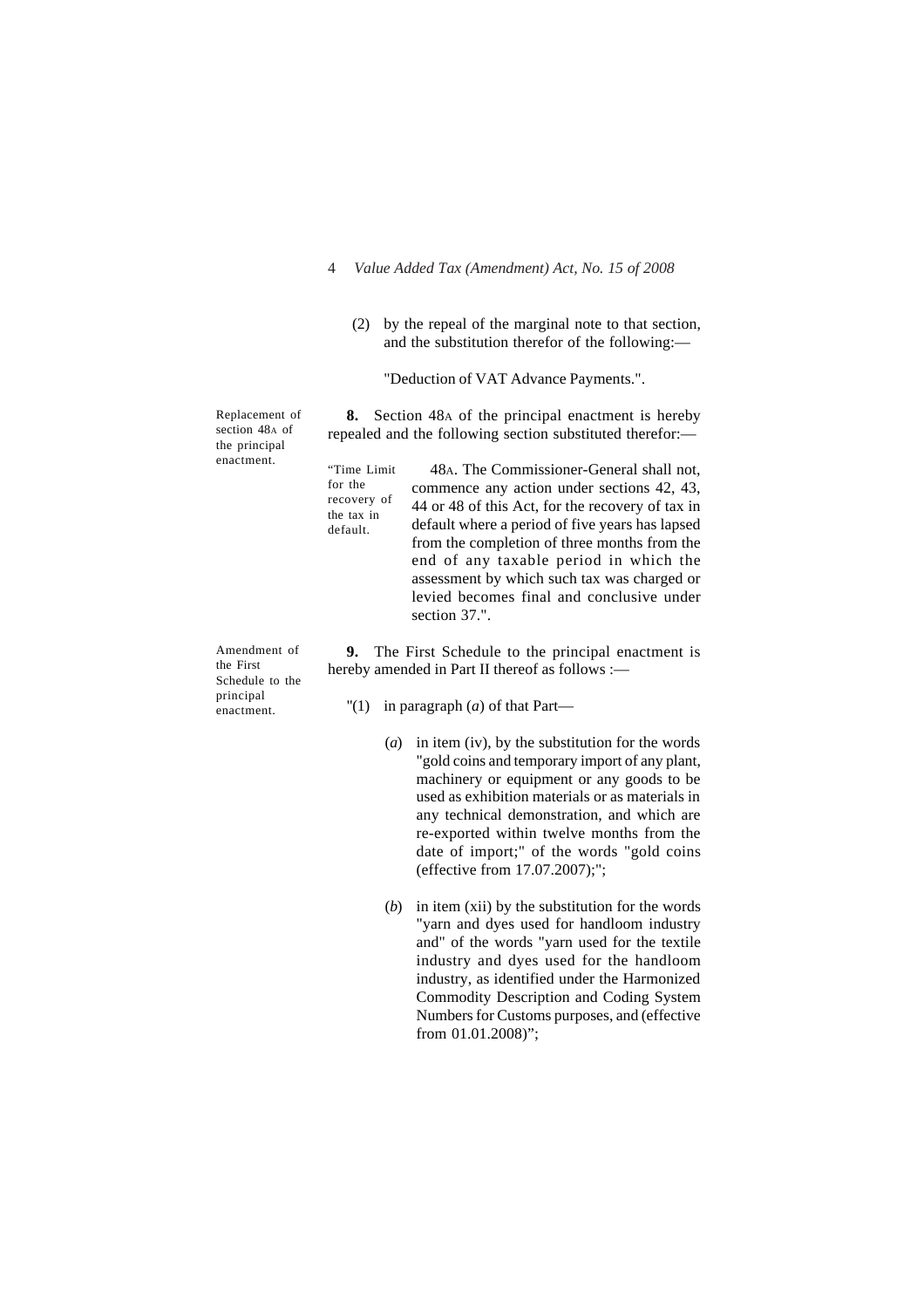- (2) in paragraph (*b*) of that Part—
	- (*a*) in item (i) (*a*) thereof, by the substitution for the words "education service by an education" of the words "education service by an education (effective from 01.01.2006)";
	- (*b*) by the repeal of item (xii) and the substitution therefor of the following:—
		- "(xii) all healthcare services provided by medical institutions or professionally qualified persons providing such care (effective from 01.07.2007)";
	- (*c*) by the addition immediately after item (xxi), the following:—
		- "(xxii) clay roof tiles (effective from 01.07.2007) or chemical naptha (effective from 17.07.2007), to the extent that such clay roof tiles or chemical naptha are manufactured in Sri Lanka;
		- (xxiii) unprocessed agricultural, horticultural or fishing products produced in Sri Lanka, including the local supply of unprocessed agricultural, horticultural or fishing products where value added tax has not been collected or paid to the Department of Inland Revenue on or after 01.07.2007;
		- (xxiv) unprocessed prawns produced in Sri Lanka, including the local supply of unprocessed prawns, where value added tax has not been collected or paid to the Department of Inland Revenue on or after January 1, 2004 (effective from 01.01.2008);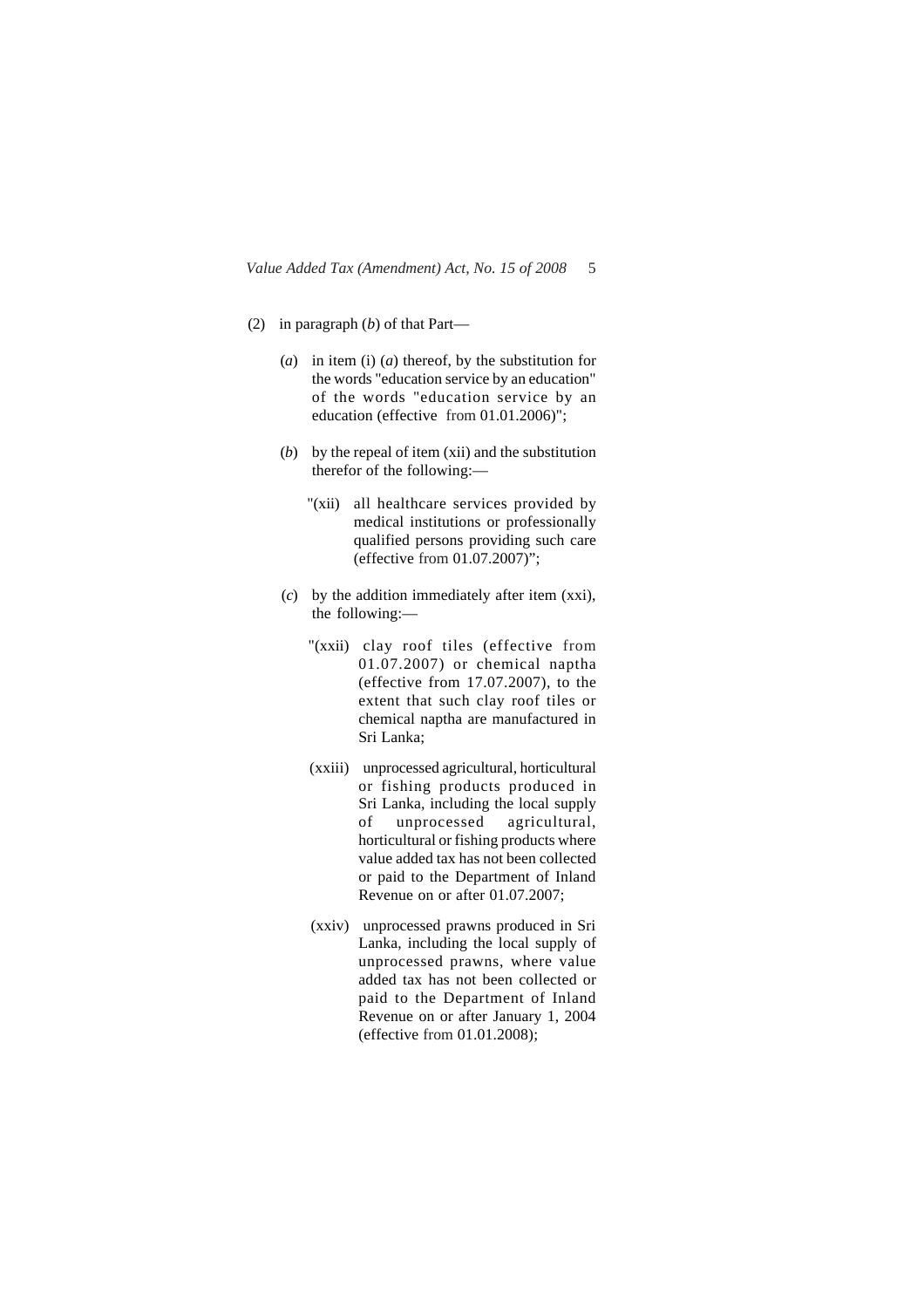- (xxv) imported rattans (effective from 01.07.2007);
- (xxvi) locally produced dairy products out of locally produced fresh milk in so far as such milk is produced in Sri Lanka and locally produced rice products containing rice produced in Sri Lanka (effective from 01.01.2008); and
- (xxvii) locally manufactured sugar (effective from 01.01.2008).";
- (3) in paragraph (*c*) of that Part, by the addition immediately after item (xviii) of the following:—
	- "(xix) (*a*) plant, machinery or equipment of high value to be used for any project; or
		- (*b*) goods to be used as exhibition material or as materials in any technical demonstration.

and which are re-exported after the completion of such project, exhibition or demonstration, as the case may be, and in respect of which tax is differed in terms of paragraph (*b*) of the second proviso to subsection (3) of section 2 (effective from 17.07.2007);

(xx) aircraft engines or aircraft spare parts identified under specified Harmonized Commodity Description and Coding System Numbers for Customs purposes (effective from 17.07.2007);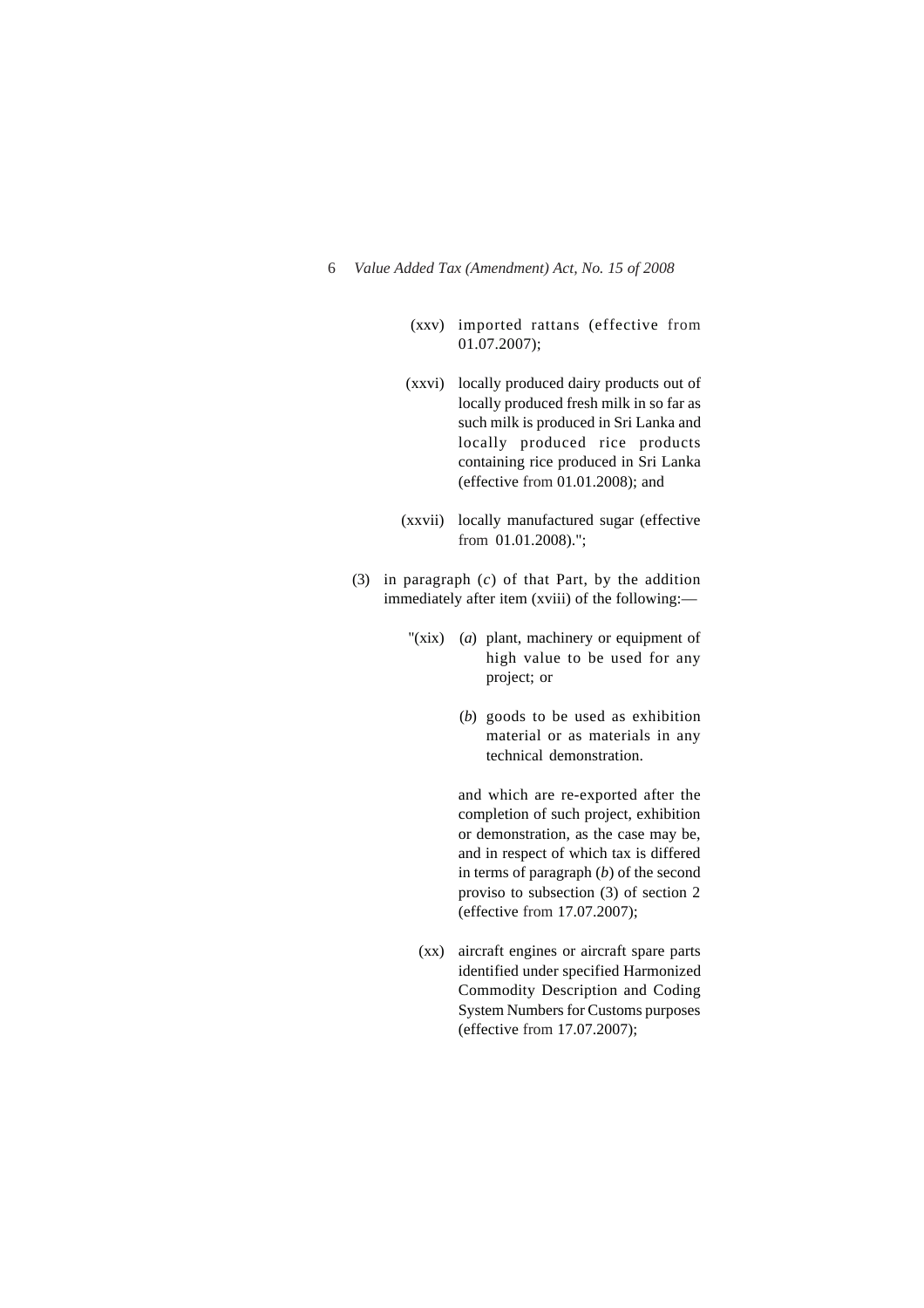- (xxi) rattans under HS Code No. 1401.20 (effective from 01.07.2007);
- (xxii) plant and machinery by an undertaking qualified for a tax holiday under section 24c of the Inland Revenue Act, No. 10 of 2006, for use by such undertaking for the purpose of manufacturing or for the provision of services. (effective from 01.01.2008)";
- (xxiii) goods for any strategic development project or specified project referred to in paragraph (*f*) with the approval of the Minister of Finance.";
- (4) by the insertion immediately after paragraph (*e*) of that Part, the following new paragraph :—
	- " $(f)$  the supply of
		- (i) goods or services to any project identified as a Strategic Development Project, in terms of section 3(4) of the Strategic Development Projects Act, No. 14 of 2008 (effective from 01.01.2008); or
		- (ii) goods or services to any specified project identified by the Minister in charge of the subject of Finance, taking into consideration the economic benefit to the country, on which project the tax is borne by the Government (effective from 01.01.2008) ; or
		- (iii) goods or services by any co-operative society registered under the Co-operative Societies Law, No. 5 of 1972 (effective from 01.01.2008).".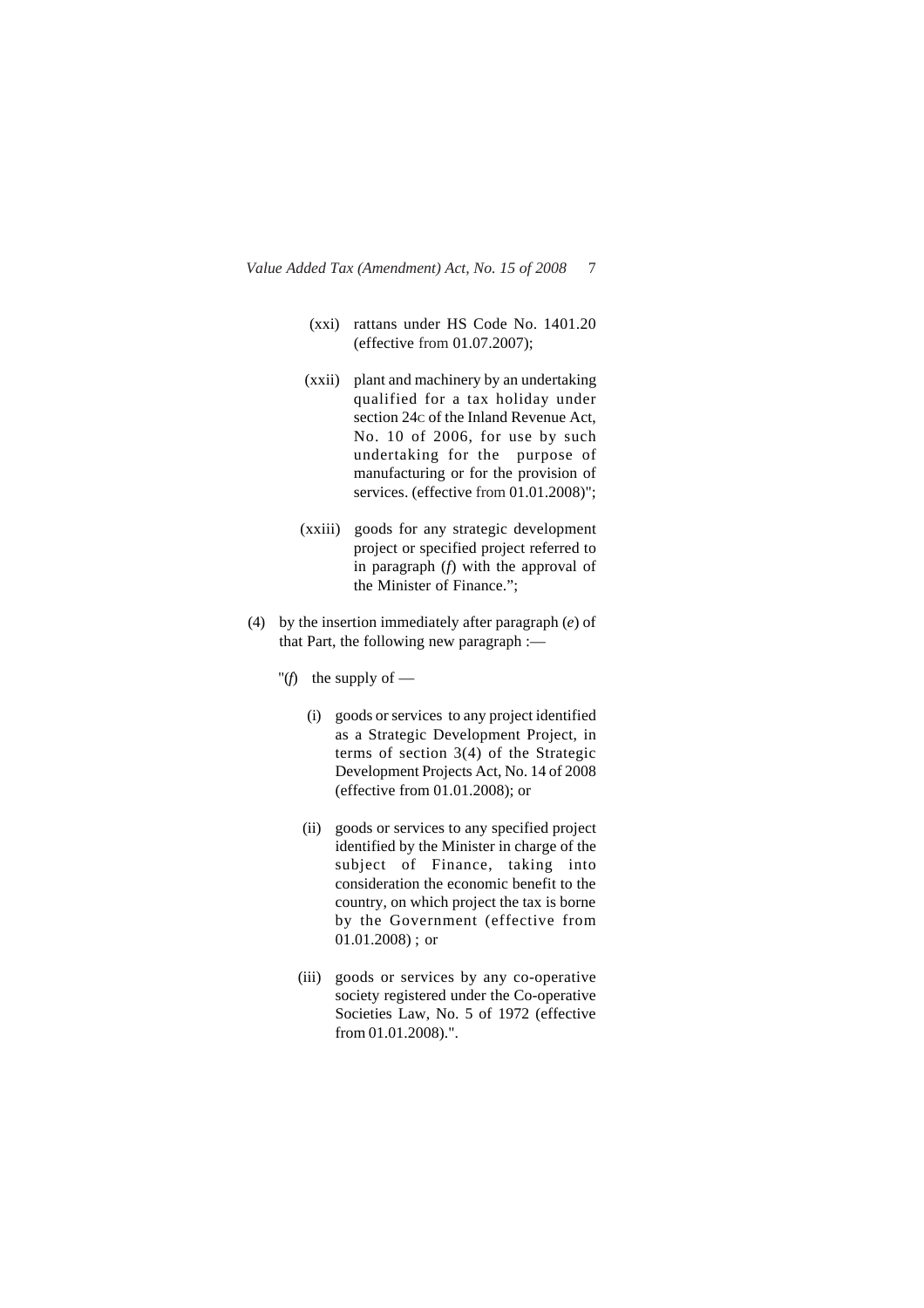Replacement of Third Schedule to the principal enactment.

**10.** The Third Schedule to the principal enactment is hereby repealed and the folowing Schedule substituted therefor:—

#### "THIRD SCHEDULE

#### BASIC RATE

- (*a*) the supply or import of—
	- (i) Sugar upto December 31, 2007;
	- (ii) Dhall;
	- (iii) Potatoes upto June 30, 2007;
	- (iv) Onions upto June 30, 2007;
	- (v) Dried fish;
	- (vi) Chillies;
	- (vii) Hi-tech medical equipment or any machinery used for the manufacture of ticket issuing machinery, identified by the Commissioner-General of Inland Revenue under the Harmonized Commodity Description and Coding System Numbers, for Customs purposes;
	- (viii) Jewellery ;

[The import or supply of goods referred to in items (i) and (ii) of this Schedule shall be deemed for all purposes to have been exempt from Value Added Tax from October 1, 2004 to November 18, 2004.]

- (*b*) the import of—
	- (i) Cine Films, cinematographic films exposed or developed, magnetic cine sound recorders, cinematographic cameras and projector parts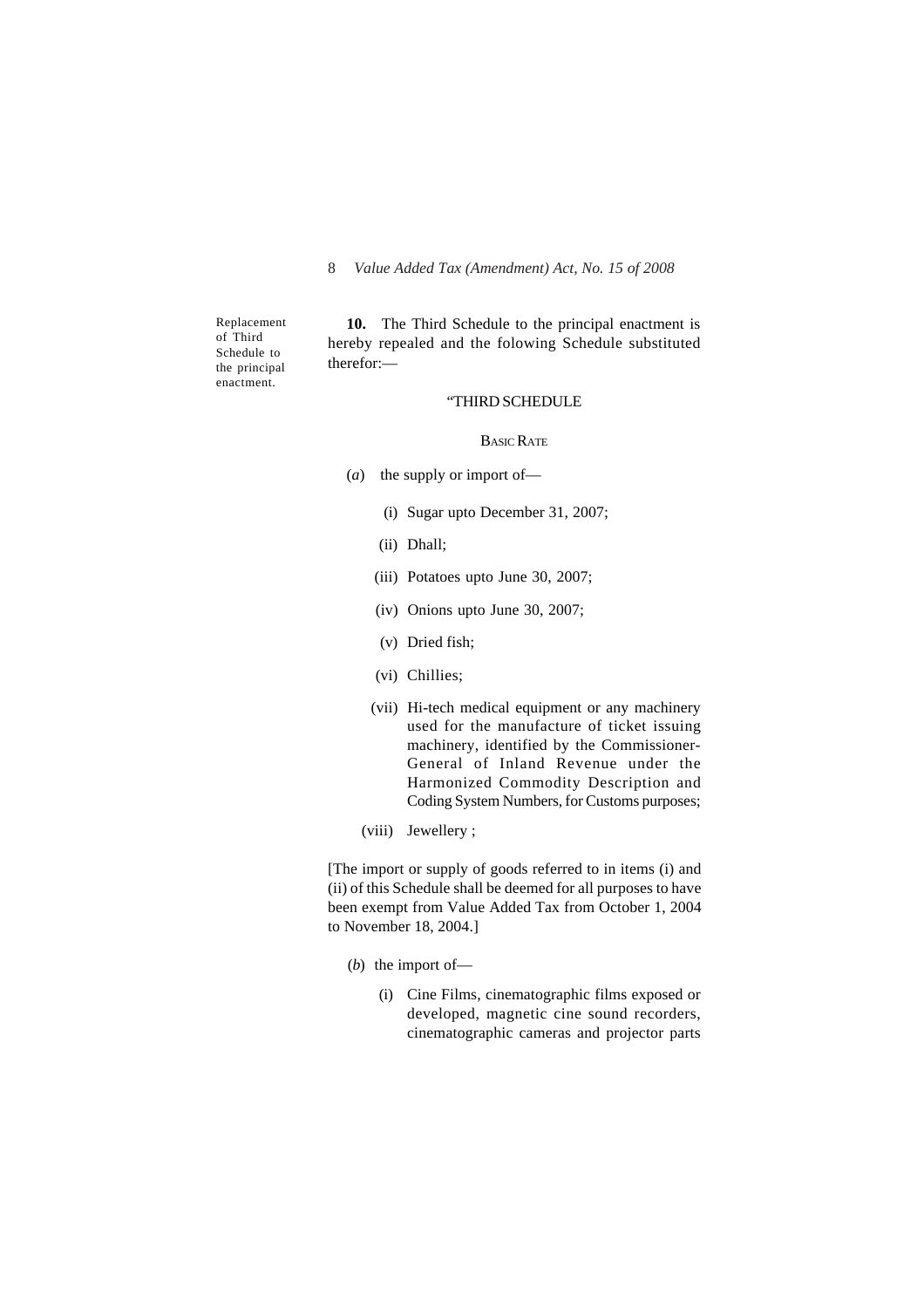and accessories, apparatus and equipment for cinematographic laboratories, electric filament or discharge lamps and arc lamp carbon, identified by the Commissioner-General of Inland Revenue under the Harmonized Commodity Description and Coding System Numbers, for Customs purposes with the approval of the Chairman, National Film Corporation;

- (ii) Sugar (effective from 01.01.2008);
- (iii) Canned Fish, Chick Peas, Green Gram (effective from 05.06.2007);
- (iv) Potatoes (effective from 01. 07. 2007);
- (v) Onions (effective from 01. 07. 2007).".
- **11.** The amendments made to—

Retrospective effect.

- (1) subsection (3) of section 2 of the principal enactment by section 2 of this Act, shall be deemed for all purposes to have come into operation from July 17, 2007;
- (2) subsection (6) and subsection (10) of section 22 of the principal enactment by section 3 of this Act, shall be deemed for all purposes to have come into operation from January 1, 2008;
- (3) section 25H [addition of new subsection (4) of the principal enactment by section 6 of this Act, shall be deemed for all purposes to have come into operation from January 1, 2007;
- (4) subsection (1) of section 26A of the principal enactment by section 7 of this Act, shall be deemed for all purposes to have come into operation from January 1, 2008;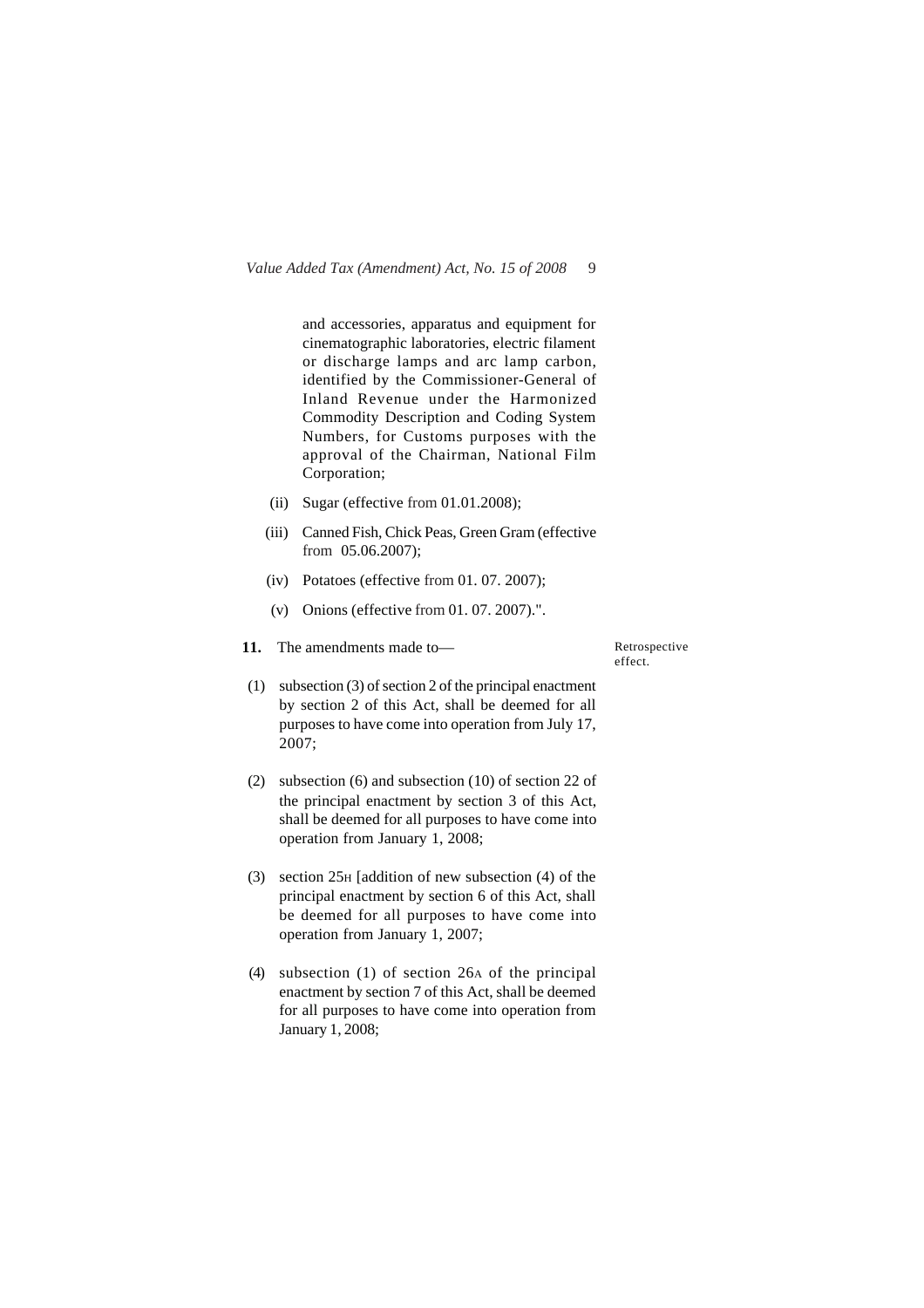(5) section 48A [replacement of section] of the principal enactment by section 8 of this Act, shall be deemed for all purposes to have come into operation from January 1, 2006.

Indemnity.

**12.** Any person who collects the value added tax as provided for in this Act during the period commencing July 1, 2007 and ending on the date of the coming into operation of this Act, shall be deemed to have acted with due authority and such collection shall be deemed to have been, and to be, validly made and such person is hereby indemnified against all actions civil or criminal, in respect of such collection.

Sinhala text to prevail in case of inconsistency.

**13.** In the event of any inconsistency between the Sinhala and Tamil texts of this Act, the Sinhala text shall prevail.